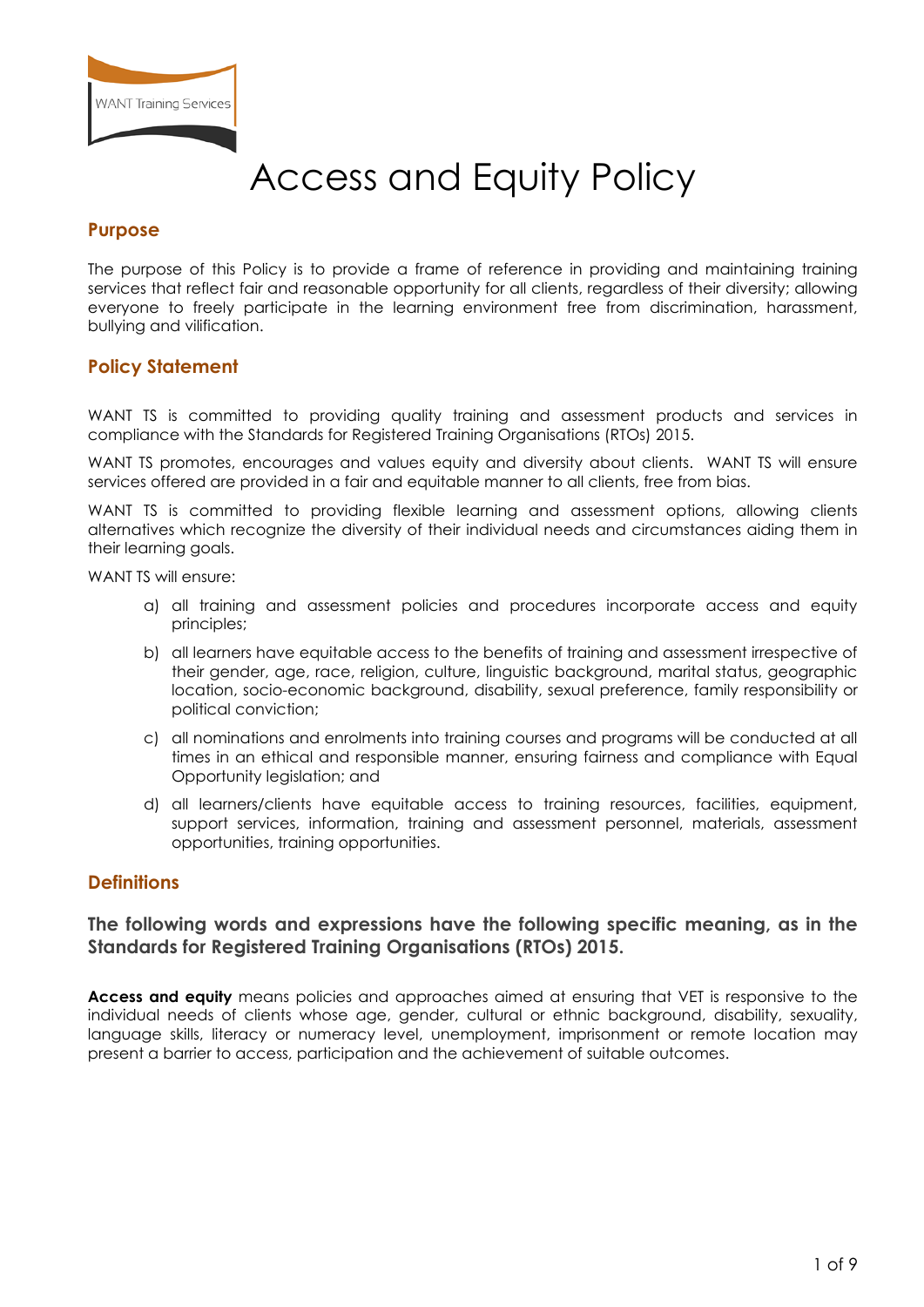

**Discrimination** occurs when a person is treated less favourably than others due to the person's circumstances, characteristics, or beliefs.

#### **a) Direct Discrimination**

Direct discrimination takes place when a person, organisation or group of persons is treated less fairly than others on the basis of stereotyped beliefs or views.

#### **b) Indirect Discrimination**

Indirect discrimination includes rules, practices or polices which appear to be non-discriminatory and equally applicable, but operate in such a way that certain groups of people are excluded without just cause.

**Workplace Harassment** is any behaviour which is unwelcome, offends, humiliates or intimidates a person and causes the work environment to become unpleasant. If a person is being harassed then their ability to do their work is affected as they often become stressed and suffer health problems.

Harassment may result from behaviour which is not intended to offend or harm, such as jokes or unwanted attention however, this does not mean that it is lawful.

**Sexual Harassment** The most common form of harassment is sexual harassment. Examples of sexual harassment include, but are not limited to:

- a) Unwanted touching
- b) Sexual innuendo propositions
- c) Nude pin-ups and posters
- d) Obscene telephone calls
- e) Wolf whistles

Sexual harassment can occur among peers or co-workers, and in subordinate-supervisor, supervisorsubordinate or staff-student, student-staff, student-student situations.

**Verbal Harassment** Examples of verbal harassment include, but are not limited to:

- a) Sexual comments, advances or propositions
- b) Lewd jokes or innuendos
- c) Racist comments or jokes
- d) Spreading rumours
- e) Comments or jokes about a person's disability, pregnancy, sexuality, age or religion
- f) Repeated questions about one's personal life
- g) Belittling someone's work or contribution in a meeting
- h) Threats, insults or abuse
- i) Offensive obscene language
- j) Obscene telephone calls, unsolicited letters, faxes and emails

**Non-Verbal Harassment** Examples of non -verbal harassment include, but are not limited to:

- a) Leering (e.g. staring at a woman's breasts)
- b) Putting offensive material on notice boards, computer screen savers and emails
- c) Wolf whistling
- d) Nude or pornographic posters
- e) Displaying sexist or racist cartoons or literature
- f) Demoting, failing to promote, or transferring someone because they refuse requests for sexual favours
- g) Following someone home from work
- h) Standing very close to someone or unnecessarily leaning over them
- i) Mimicking someone with a disability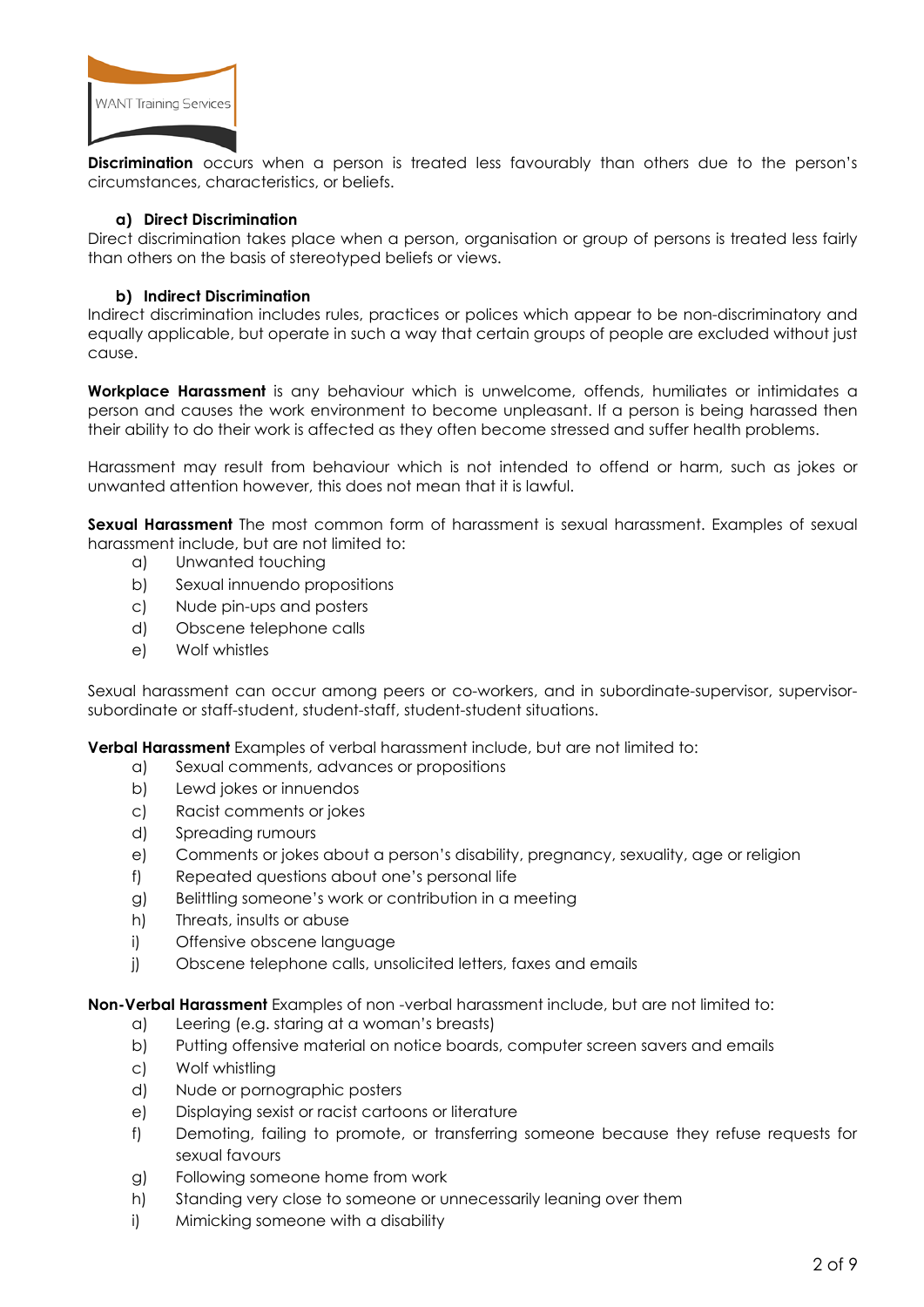

- j) Practical jokes that are unwelcome
- k) Ignoring someone, or being cold and distant to them
- l) Crude hand or body gestures

**Physical Harassment** Examples of physical harassment include, but are not limited to:

- a) Unwelcome physical contact such as kissing, hugging, pinching, patting, touching, or brushing up against a person
- b) Indecent or sexual assault or attempted assault
- c) Hitting, pushing, shoving, spitting, or throwing objects at a person
- d) Unfastening a person's attire

# **Policy Principles**

WANT TS will not accept any form of discrimination and we will apply the following principles in support of access and equity:

#### **Access and Equity Principles**

- a) WANT TS abides by access and equity principles.
- b) WANT TS will respect a client's right to privacy, confidentiality and be sensitive to client needs.
- c) WANT TS provides equal opportunity for all learners and is responsive to the individual needs of clients whose gender, pregnancy, race, marital status, sexuality, age, family/carer responsibilities, disability, transgender, political conviction, cultural or ethnic background, linguistic background, religious belief, geographic location, socio-economic background, employment/unemployment, imprisonment may present a barrier to access, participation and achievement of suitable outcomes.
- d) At enrolment, clients will be asked to identify personal needs or circumstances that may exist and for which they may require additional support (See Enrolment Policy).
- e) Real Property Learning (RPL) will ensure that all staff, employees, and contractors have access to the information and support needed to prevent discrimination, sexual harassment, bullying and violence, victimization, and vilification or to deal with it appropriately if it occurs.
- f) WANT TS seeks to create a learning environment where all students are respected and can develop their full potential.
- g) All clients are given fair and reasonable opportunity to attend and complete training.
- h) All staff are given fair and reasonable opportunity to participate in relevant decision making processes and the allocation of resources and services as required to fulfil their duties and responsibilities.
- i) Deficiencies will be investigated to determine whether a breach or policy deficiency exists. Should a discrepancy be proven, the impact of that breach or deficiency will be identified along with how the policy should be amended to eliminate the breach or deficiency in the future.
- j) All perceived deficiencies in the Access and Equity Policy are to be documented, assessed and reviewed by the Director WANT TS.
- k) WANT TS will demonstrate its commitment by:
	- i. Selecting students according to a fair and non-discriminatory process
	- ii. Making its training relevant for a diverse student population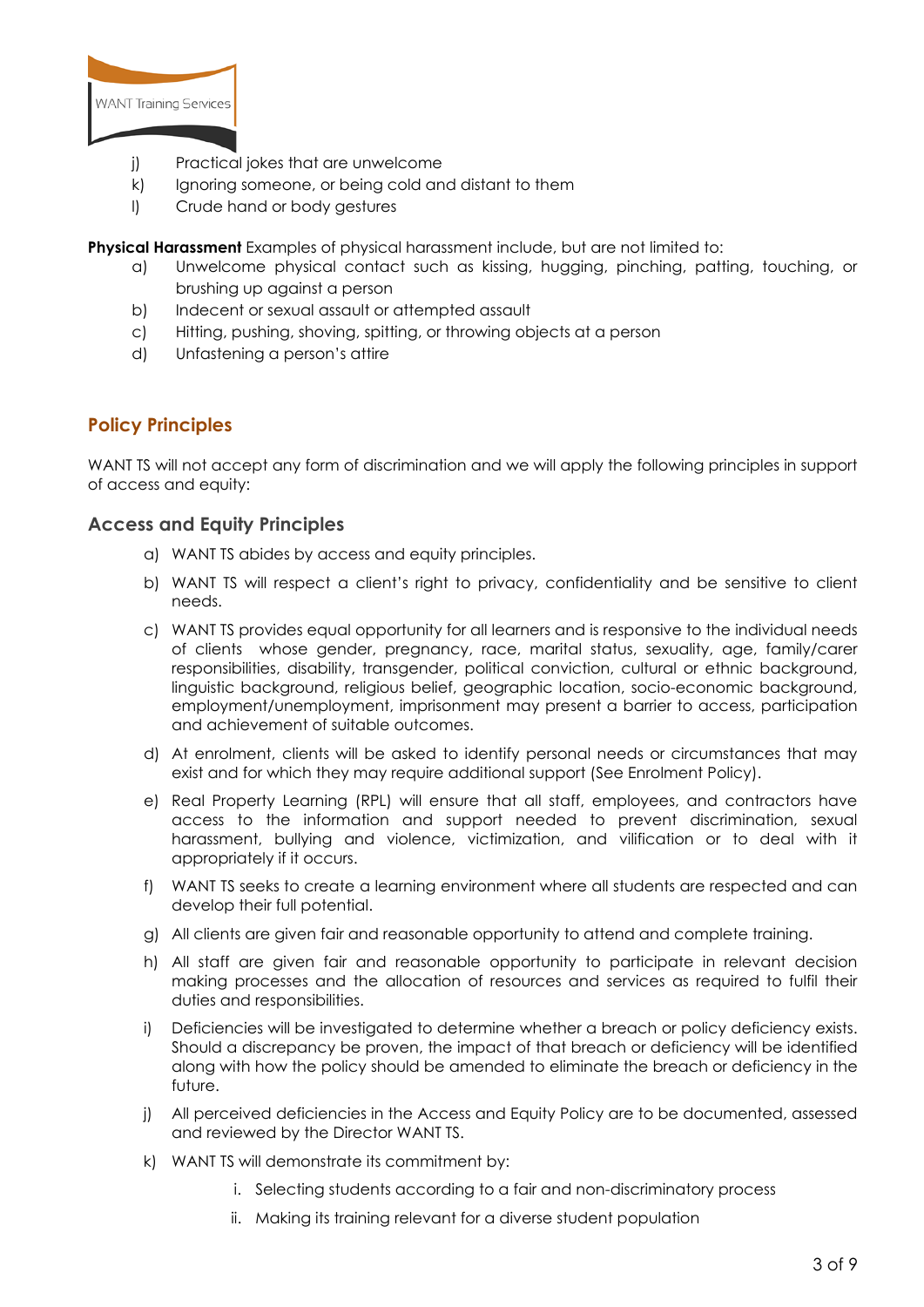

- iii. Providing suitable access to facilities and resources
- iv. Providing appropriate support services
- v. Providing appropriate complaints procedures
- vi. Consulting with relevant industry groups
- vii. Raising staff, contractor and student awareness of equity issues.

# **Equal Opportunity**

WANT TS is an equal opportunity company and does not discriminate against or favour target groups in either recruiting or training, unless prescribed by funding contracts.

Target Groups are defined as:

- Aboriginal and Torres Strait Islanders;
- People with a disability;
- People from non-English speaking backgrounds;
- People in transition and other special groups (i.e. people re-entering the workforce, long term unemployed, sole parents, people with literacy problems, and those who have been institutionalised);
- Women;
- People from regionally isolated communities.

## **Special Needs/Considerations**

- a) Clients intending to enrol for training with WANT TS are requested prior to enrolment to advise WANT TS if they have any disability, physical or other impairment which may adversely affect their ability to successfully undertake training and assessment.
- b) Clients are encouraged to discuss with WANT TS any 'special needs' and/or 'reasonable adjustments' to the study environment which they consider are necessary or would assist them in the performance of their studies.
- c) WANT TS, in collaboration with the Client, will assess the potential for the Client to successfully complete the training which may include flexible delivery options to optimise the ease and benefit of the Clients' learning. However, no compromise to the integrity of the assessment against competency will be allowed.
- d) Clients with a disability are required to have the ability to fulfil the core requirements of the units of Competence to attain the relevant award. However, it is recognised that flexibility in arrangements may need to be implemented.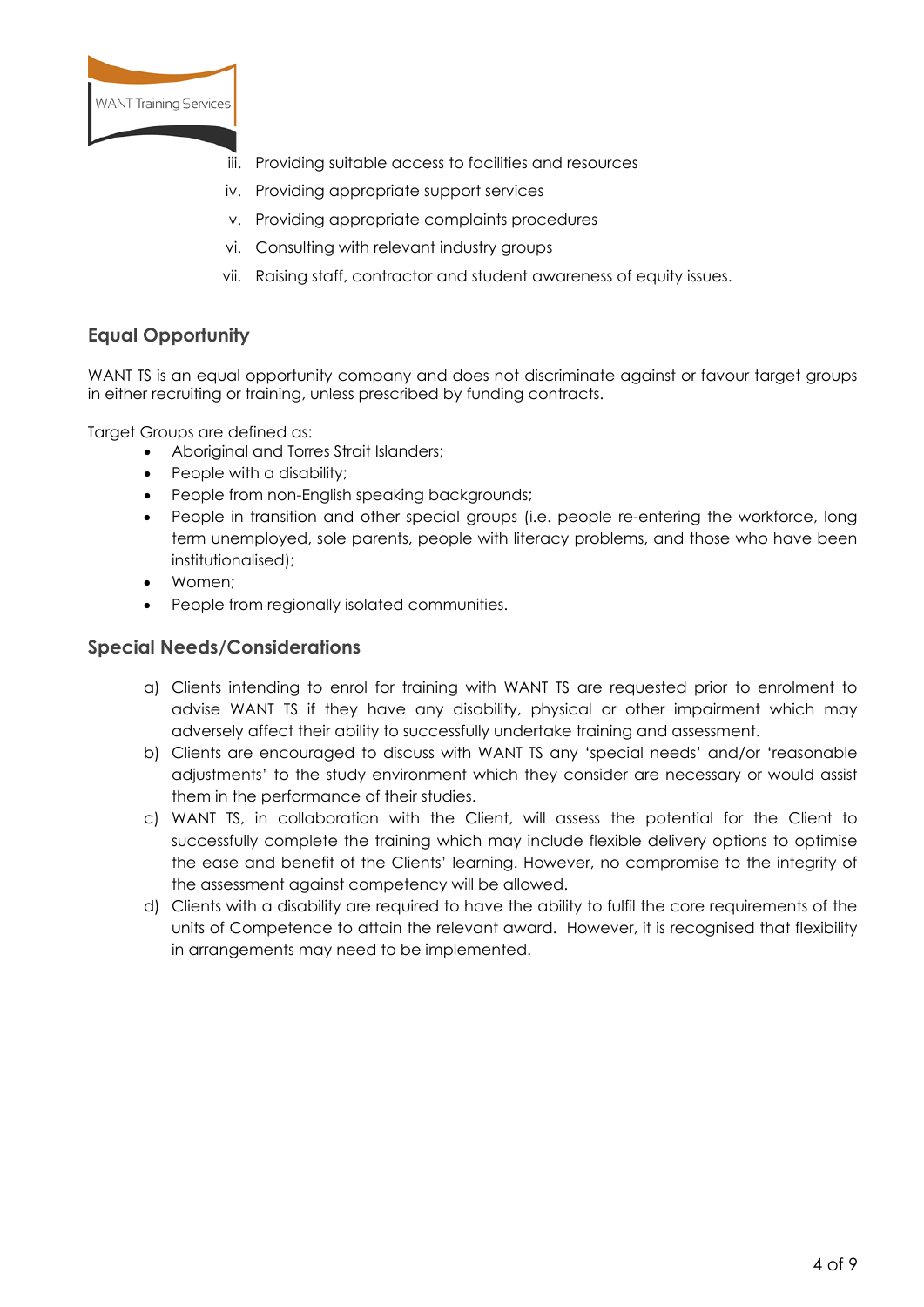

# **Language, Literacy and Numeracy**

- a) Each Training Package sets a minimum requirement in language, literacy, and numeracy skills of learners, with which WANT TS must abide.
- b) WANT TS makes appropriate concessions for language, literacy, and numeracy issues of clients where these concessions do not compromise the requirements of the relevant Training Package and the integrity, equity and fairness of assessment.
- c) Where a Client is deemed, either prior to enrolment or throughout the training program, to possess a lower level of language, literacy or numeracy than is the minimum requirement for the requirements of the Training Package, WANT TS will provide appropriate advice and support to the Client regarding further learning options. At times, further language or literacy development or remedial assistance may be required to be completed prior to the continuation or completion of the Client's course of study.

#### **Harassment**

- a) Harassment will not be tolerated at WANT TS. If harassment occurs, the person responsible will be subject to disciplinary procedures. Disciplinary action will be taken against any staff or client involved in such behaviour. This may include termination of employment and removal of the client from the training course.
- b) Serious cases of harassment may constitute a criminal offence.
- c) WANT TS will not tolerate behaviour which is sexual harassment and expects all staff, contractors and clients to treat each other with dignity and respect.

#### **Bullying and Violence**

- a) WANT TS will not tolerate bullying or violent behaviour and expects all staff, contractors and clients to treat each other with dignity and respect.
- b) WANT TS recognises bullying and violence demeans and infringes the rights of individuals and groups, damaging the work and learning environment.

#### **Vilification**

a) WANT TS will not tolerate behaviour which vilifies another person and expects all staff, contractors and clients to treat each other with dignity and respect.

# **Complaints**

- a) WANT TS encourages informal resolutions of discrimination, sexual harassment, bullying and violence, victimization, and vilification grievances in the first instance, as close to the source as possible, with the option of conciliation or investigation of the complaint if necessary.
- b) Complaints will be investigated in a confidential manner and action will be taken to ensure that the discrimination/harassment stops. Appropriate warning or disciplinary action will be taken where harassment is found to have occurred.
- c) Those responsible for advising, conciliating or investigating a complaint must act fairly and impartially, they must act without bias and avoid any conflict of interest the respondent must be given a fair opportunity to know the case against him or her and to be given the opportunity to make a considered response.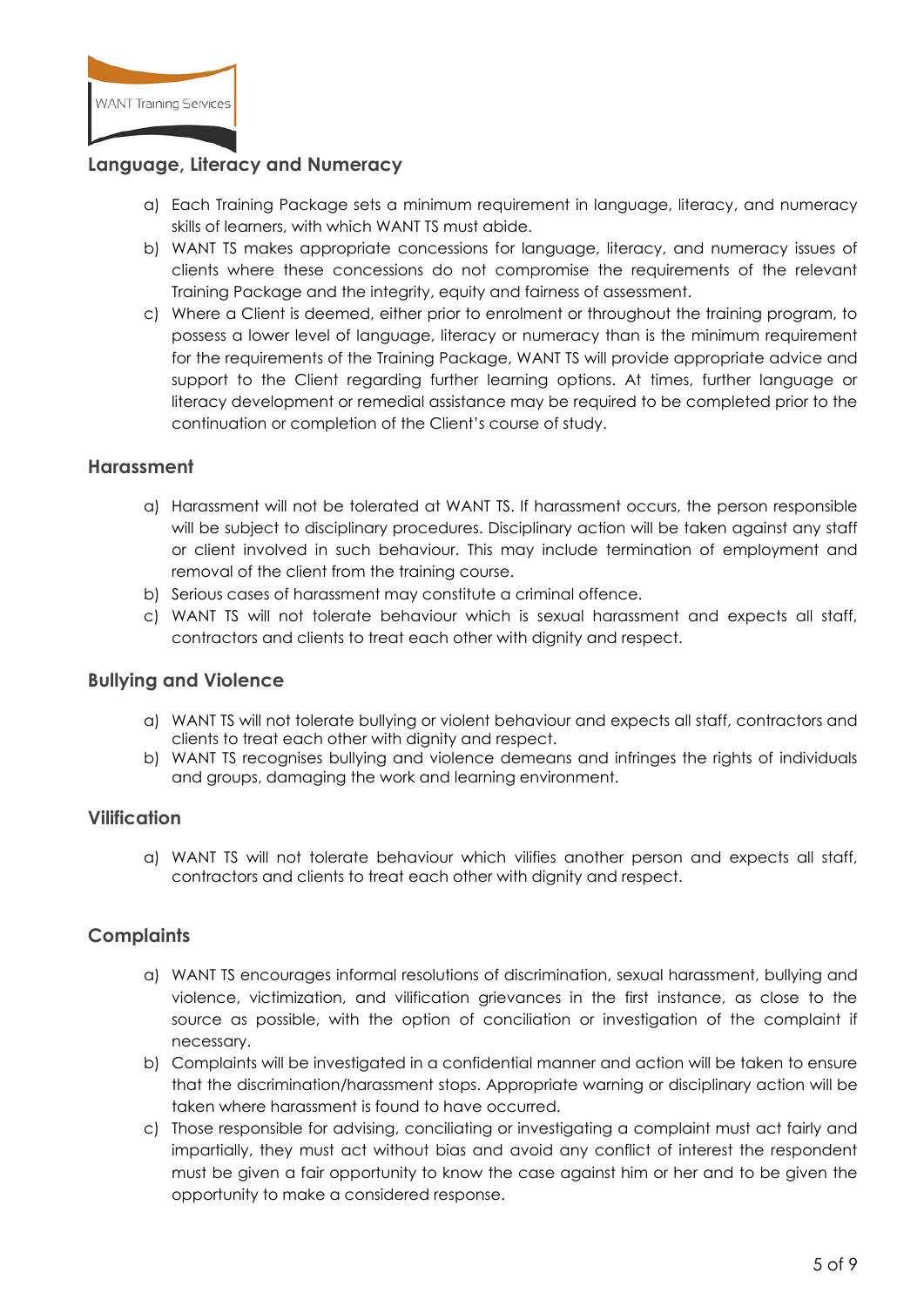

- d) All staff, clients and contractors involved with the WANT TS complaint procedures will be treated with respect and courtesy. Enquiries and complaints will be dealt with in a sensitive, equitable, fair, and confidential manner. All attempts will be made to deal with matters expeditiously while ensuring all parties are provided with sufficient time to prepare and or respond.
- e) WANT TS acknowledges that it is of paramount importance and in the best interests of all parties that confidentiality is maintained during these procedures.
- f) WANT TS encourages the reporting of behaviour that breaches equal opportunity policy but will not tolerate vexatious or frivolous complaints.

# **Victimisation**

- a) In order for complaints to be brought forward, complainants must feel secure in the knowledge that the COMPANY NAME procedures will be followed without fear of reprisal.
- b) WANT TS will not victimise or treat any person unfairly for making a harassment complaint.
- c) WANT TS will not tolerate behaviour of victimisation of another person and expects all staff, contractors, and clients to treat each other with dignity and respect.
- d) Any complaint of victimisation will be treated in the same manner as a complaint of discrimination, sexual harassment or vilification.

#### **WANT TS Responsibilities**

WANT TS has a legal and moral obligation to provide equal opportunity in an environment free from discrimination for staff, contractors, and clients to ensure that discrimination/harassment does not occur in the workplace.

WANT TS will:

- Maintain policies and procedures for equal opportunities for all staff, contractors and clients;
- Disseminate policies and procedures to staff, contractors and clients;
- Examine all policies and practices, as they affect staff, contractors and clients to ensure the elimination of discrimination and harassment;
- Ensure that there is no discrimination against any individual client or group of clients or staff, in access to facilities, products and services;
- Educate staff and contractors on the general goals and philosophy of equal opportunity together with the rationale for policies and practices which are adopted;
- Eliminate sexist and other discriminator language from all publications and discourage the use of such language in all printed material and in the speech of its staff, contractors and clients;
- Establish and maintain mechanisms to deal with complaints.

#### **Director Responsibilities**

WANT TS Director and Managers are responsible for client equity.

The Director will not condone nor engage in discriminatory/harassing behaviour.

The Director is responsible for ensuring that all staff are aware of this policy and that complaints will be dealt with in accordance with the terms of the Complaints and Appeals Policy.

The Director(s) and Manager(s) are to ensure staff act according to this policy and all clients are made aware of their rights and responsibilities pursuant to this policy.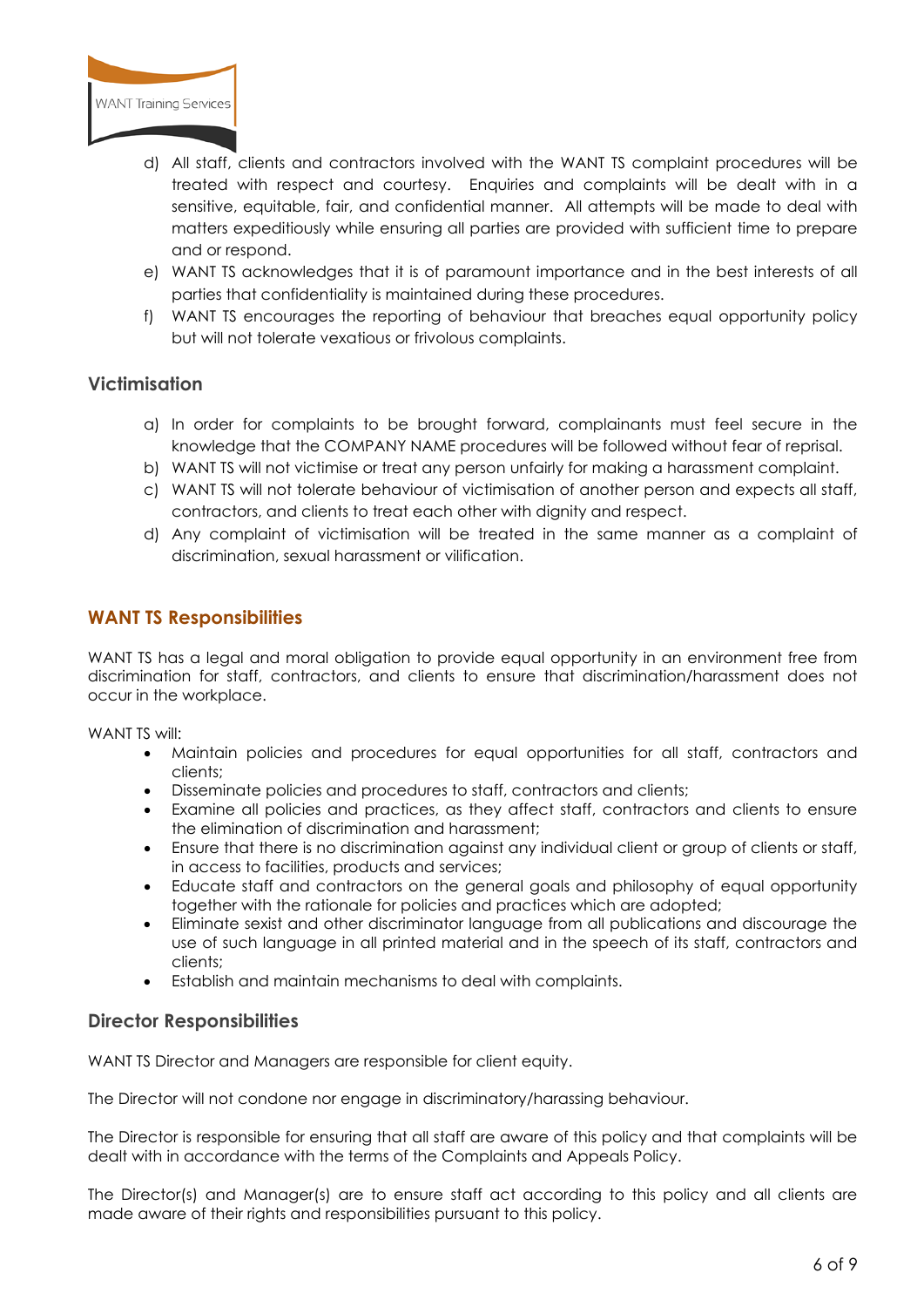

The Director will maintain the confidentiality of all complaints. If the Director feels that they are not the appropriate person to deal with the complaint, they will refer the matter to either a member of the management team or an external independent party for review and/or action.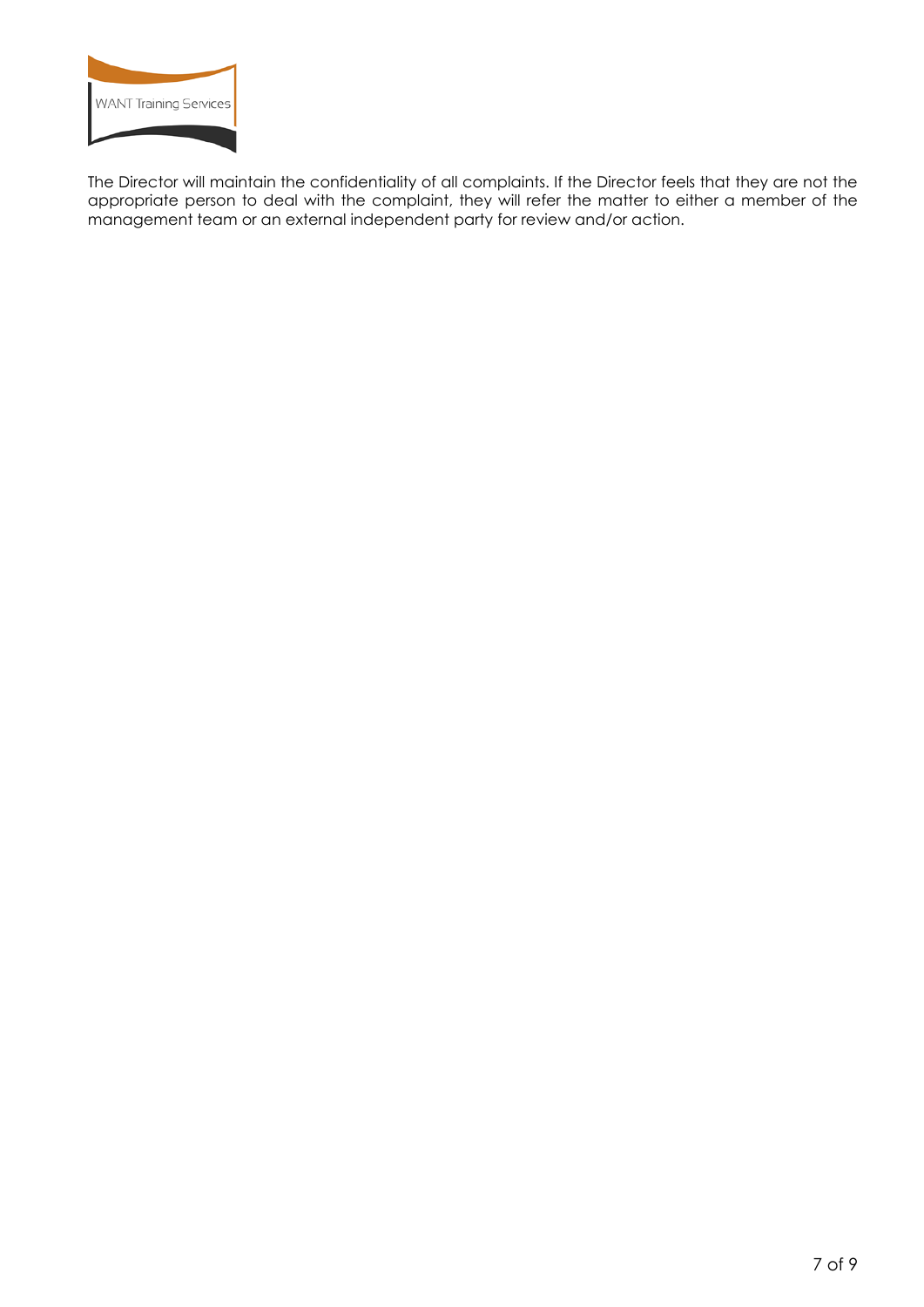

# **Staff, Contractors and Clients Responsibilities**

WANT TS staff, contractors and clients have the responsibility to:

- Act to prevent harassment, discrimination and victimization against others;
- Respect differences among other staff, clients and contractors, such as cultural and social diversity;
- Treat people fairly, without discrimination, harassment or victimization;
- Respect the rights of others;
- Respect people's rights to privacy and confidentiality;
- Refuse to join in with these behaviours;
- Supporting the person in saying no to these behaviours;
- Acting as a witness it the person being harassed decides to lodge a complaint;
- Observe site rules or behaviour guidelines set by WANT TS Trainers/Assessors.
- Behave in a manner that does not interfere with the learning of others; and
- Conduct themselves in a responsible manner while in training;
- Ensure the rights of all clients to have their say, balanced with the responsibility to listen to others and allow others to have their say.

If a WANT TS staff, contractor or client feels harassed, bullied or otherwise a victim of unwelcome behaviour, the staff, contractor or client is encouraged to inform the person where the behaviour is unwanted, unacceptable and/or offensive. If the staff, contractor or client feels unable to approach the person, or if the behaviour continues following their request that the behaviour cease, the Director WANT TS should be contacted.

# **Legislation**

This policy reflects our commitment to the following legislation:

- a) National Vocational Education and Training Regulator Act 2011 (NVR Act) Commonwealth
- b) Vocational Education and Training Accreditation Act 1990 (New South Wales)
- c) Education and the Education and Training Reform Act 2006 (Victoria)
- d) Vocational Education and Training Act 1996 (Western Australia)
- e) Vocational Education, Training and Employment Act 2000 (Queensland)
- f) Training and Skills Development Act 2008 (South Australia)
- g) Training and Workforce Development Act 2013 (Tasmania)
- h) Age Discrimination Act 2004 (Commonwealth)
- i) Disability Discrimination Act 2009 (Commonwealth)
- j) Racial Discrimination Act 1975 (Commonwealth)
- k) Sex Discrimination Act 1984 (Commonwealth)
- l) Discrimination Act 1991 (Australian Capital Territory)
- m) Disability Services Act 1991 (Australian Capital Territory)
- n) Anti-Discrimination Act 1977 (New South Wales)
- o) Anti-Discrimination Act (Northern Territory)
- p) Anti-Discrimination Act 1991 (Queensland)
- q) Equal Opportunity Act 1994 (South Australia)
- r) Sex Discrimination Act 1994 (Tasmania)